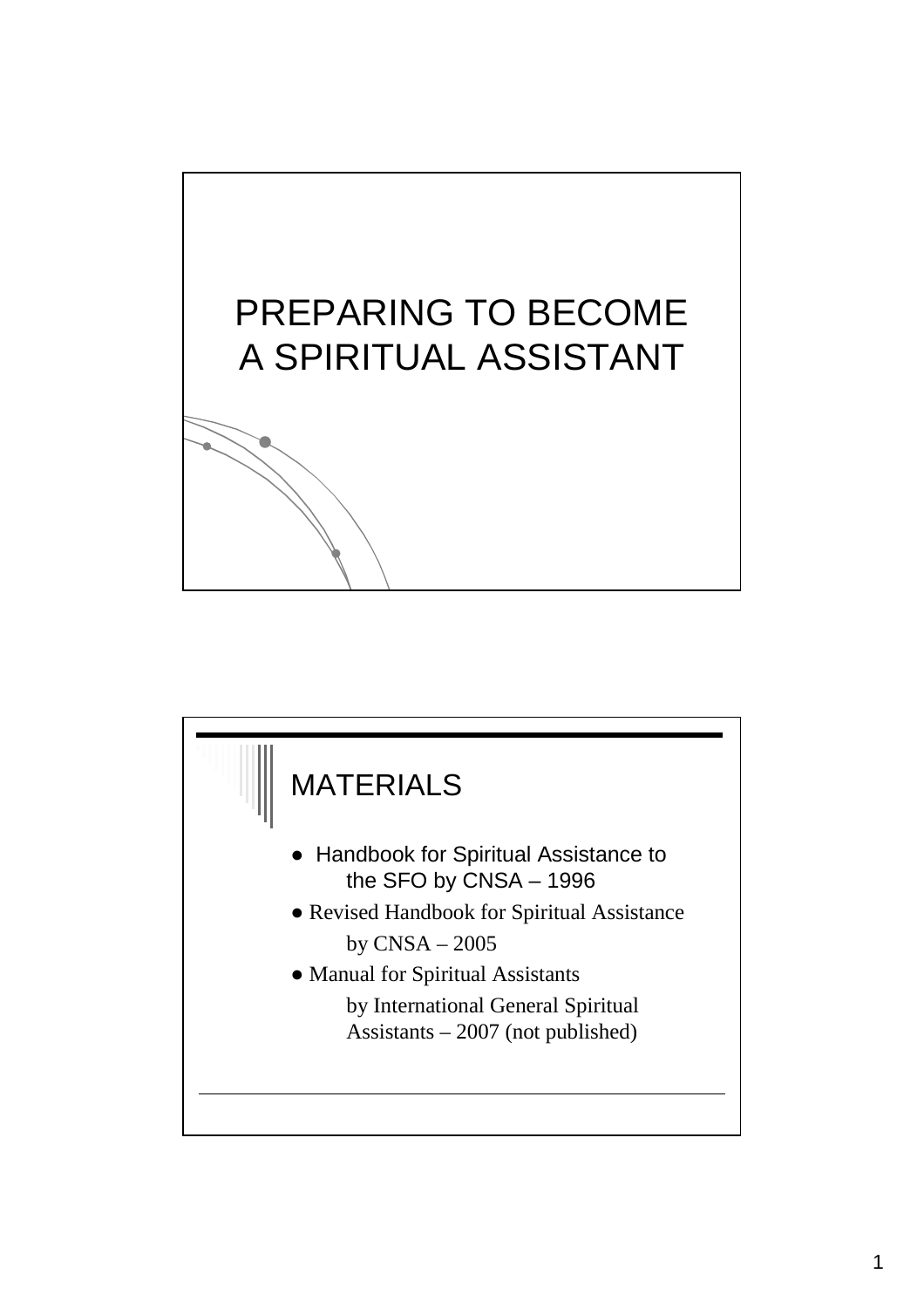

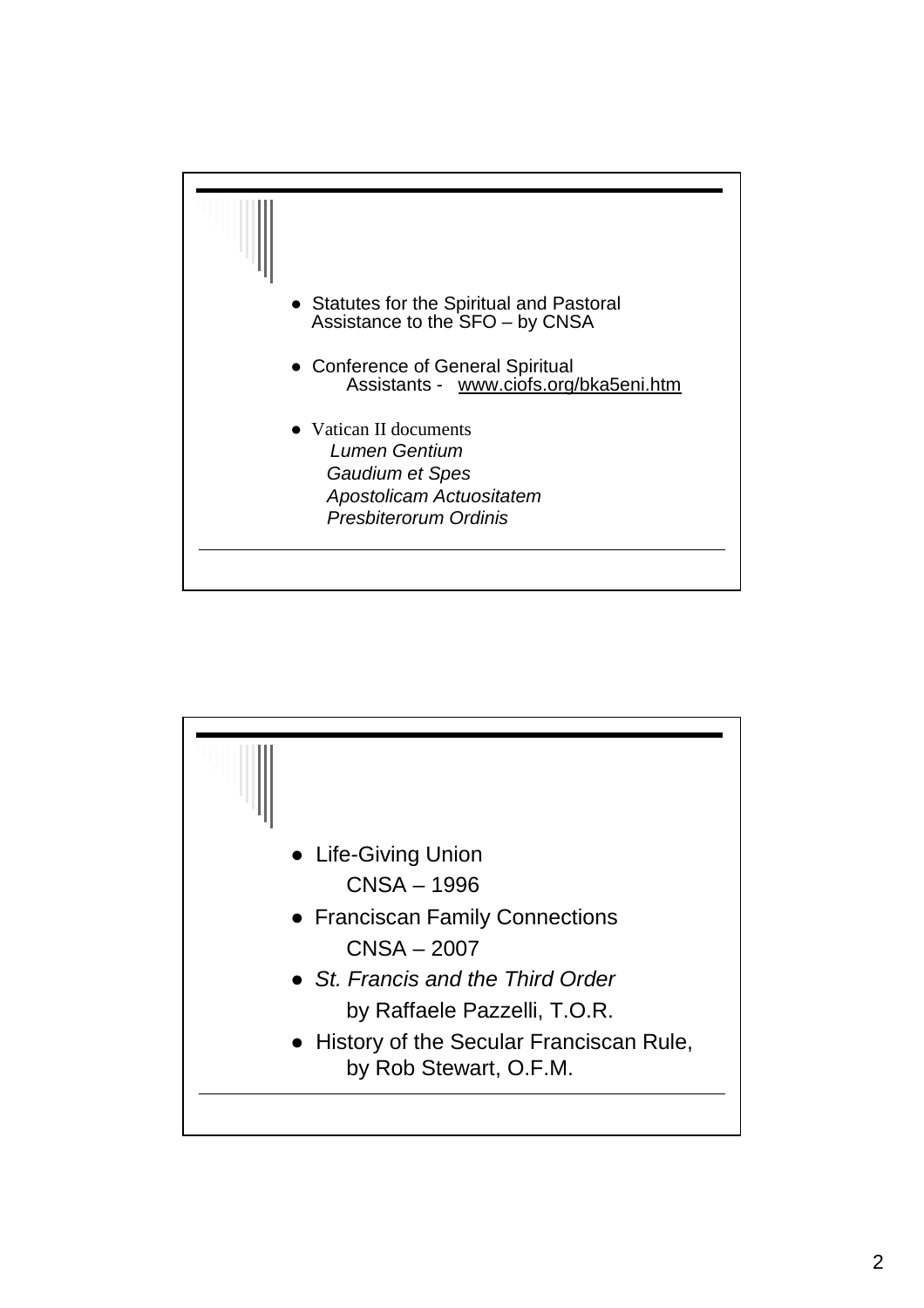

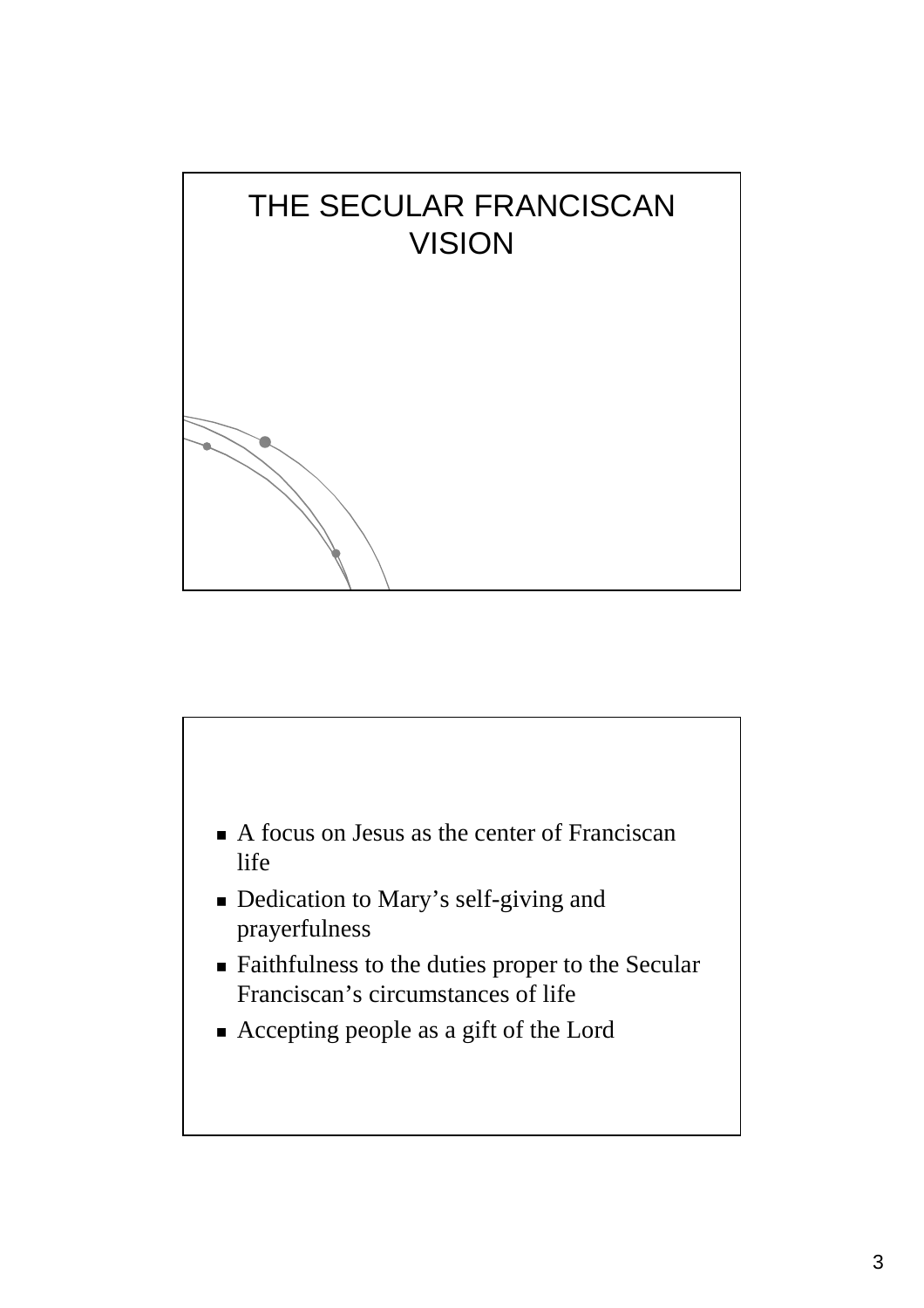

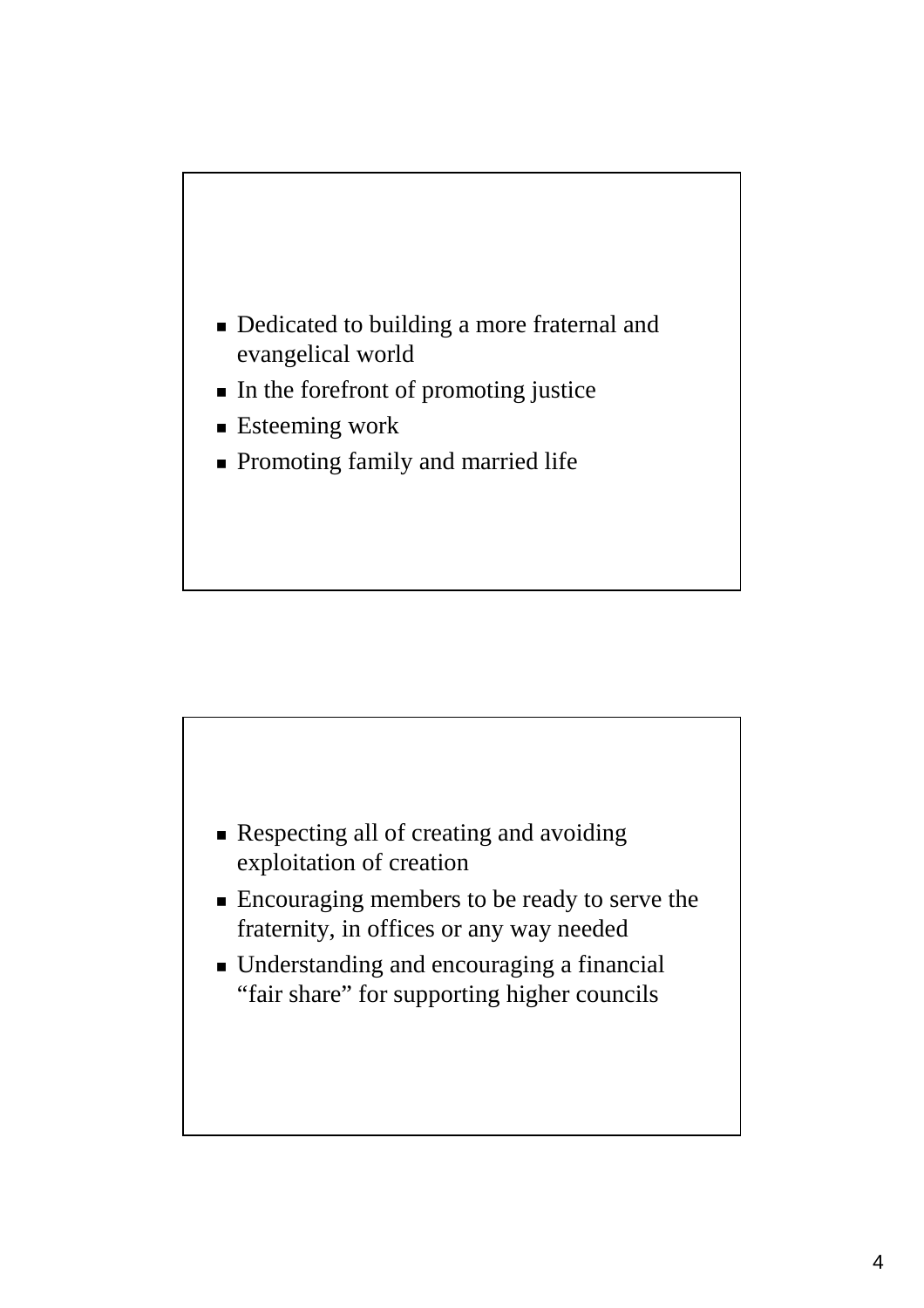

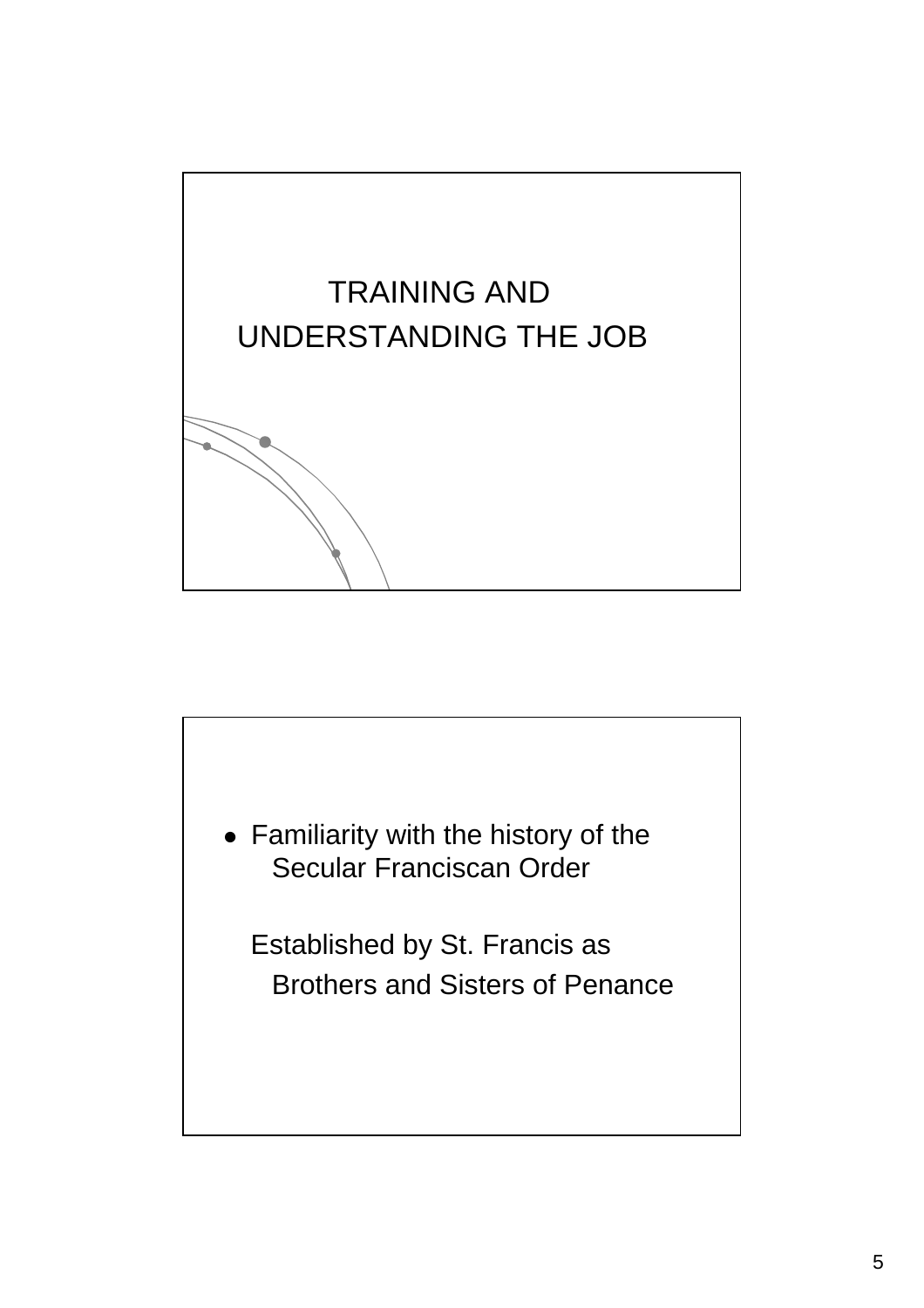Rules:

Memorial Propositi - 1221 Rule of Nicholas IV - 1289 Rule of Leo XIII - 1883 Rule of Paul VI - 1978

Familiarity with the documents of the Secular Franciscan Order: SFO Rule of 1978 General Constitutions SFO Ritual U.S. Statutes Regional Governance Norms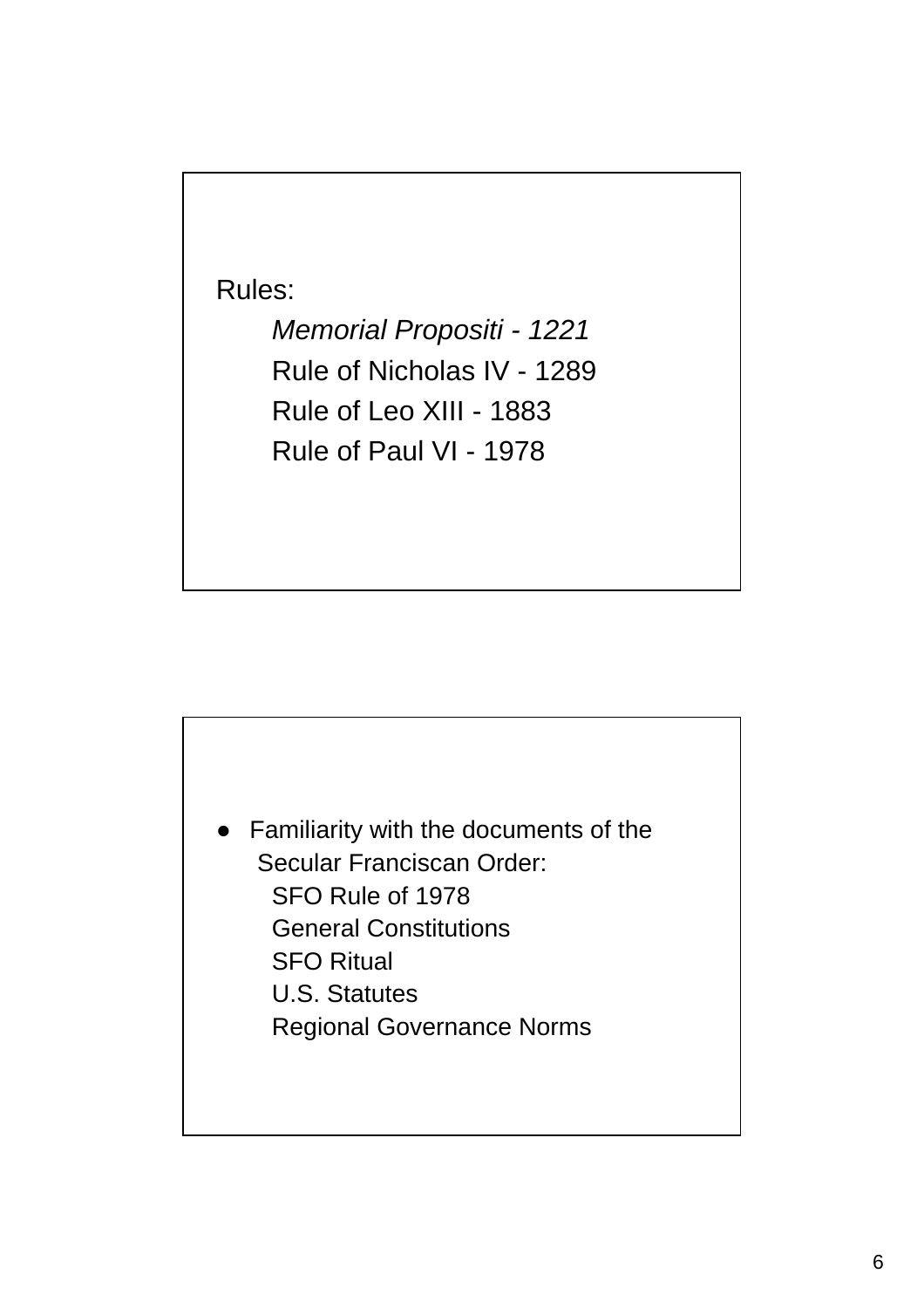### WHO ARE THE SECULAR FRANCISCANS?

- Autonomous one Order that is international
- Key to unity is the Regional Fraternity – the link between local fraternities and national fraternities

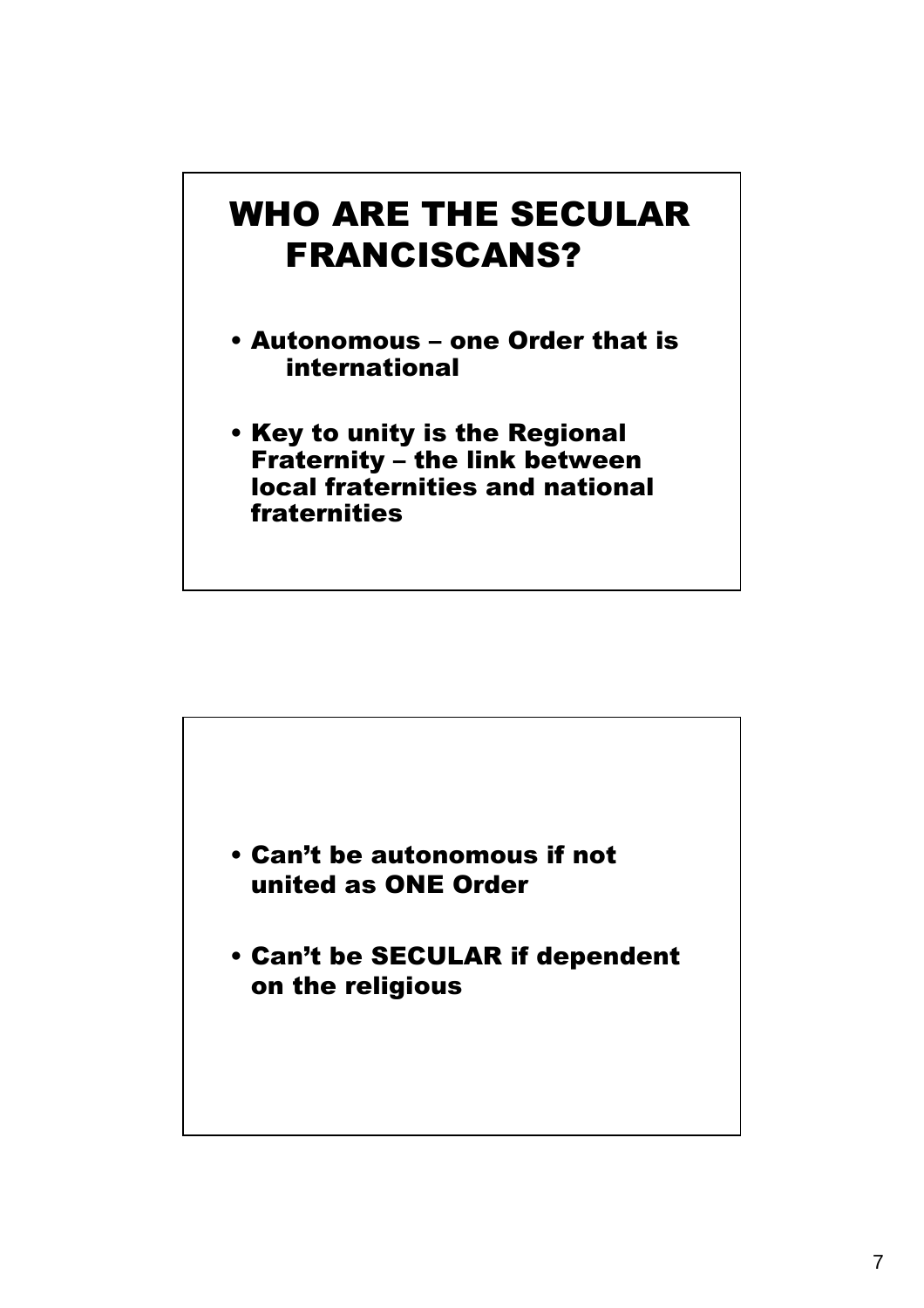

#### **RELATIONSHIP BETWEEN SPIRITUAL ASSISTANTS AND THE FRATERNITY**

- Not a "director"
- Not a "leader"
- Not in charge of all spiritual teaching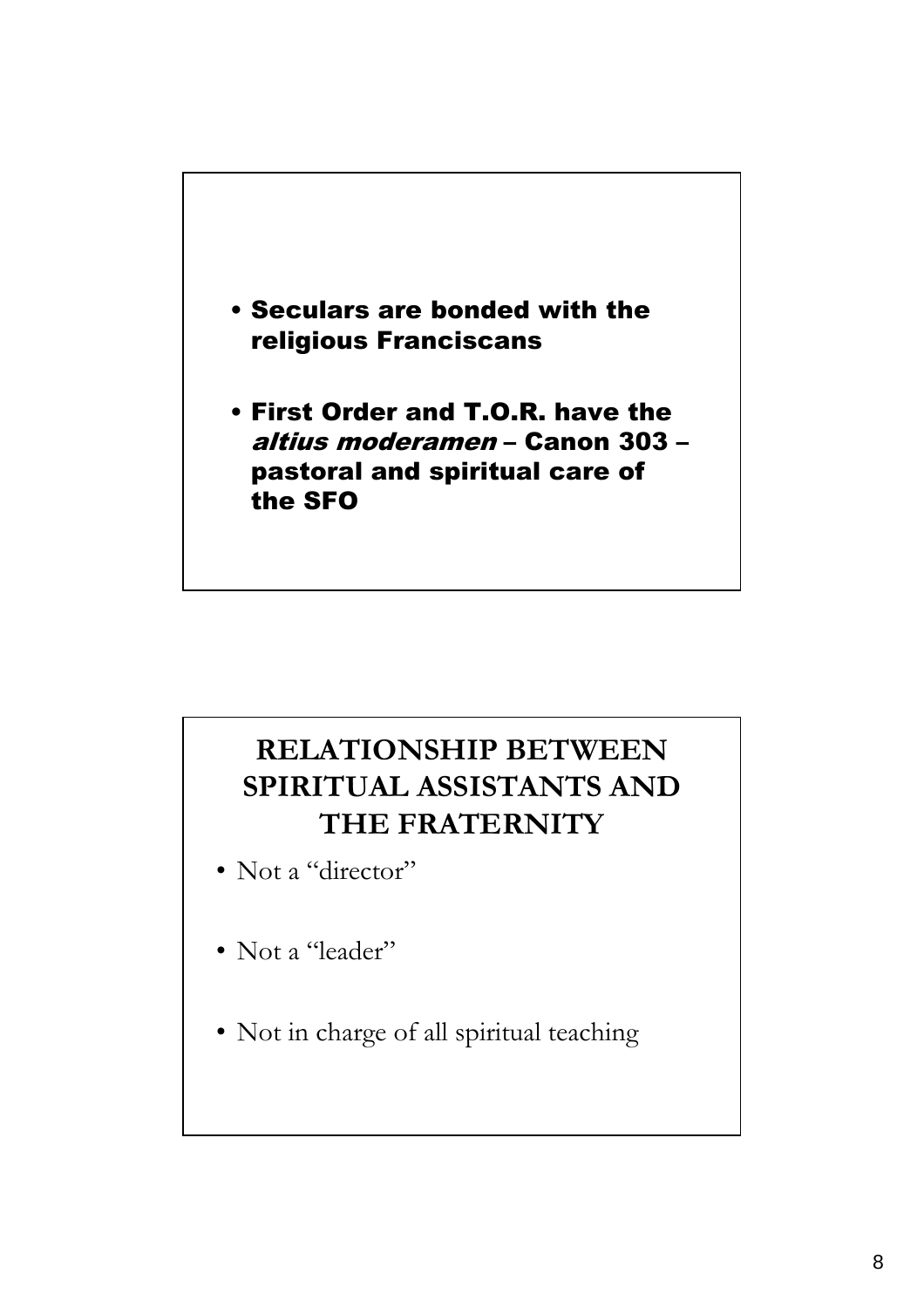- Not the secretary or treasurer
- Not an "in absentia" spiritual assistant
- Is to be "suitable and well-prepared" to be a spiritual assistant



- (1) Be a witness of Franciscan spirituality and of the fraternal affection of the religious;
- (2) Collaborate in the initial and continuing formation of the brothers and sisters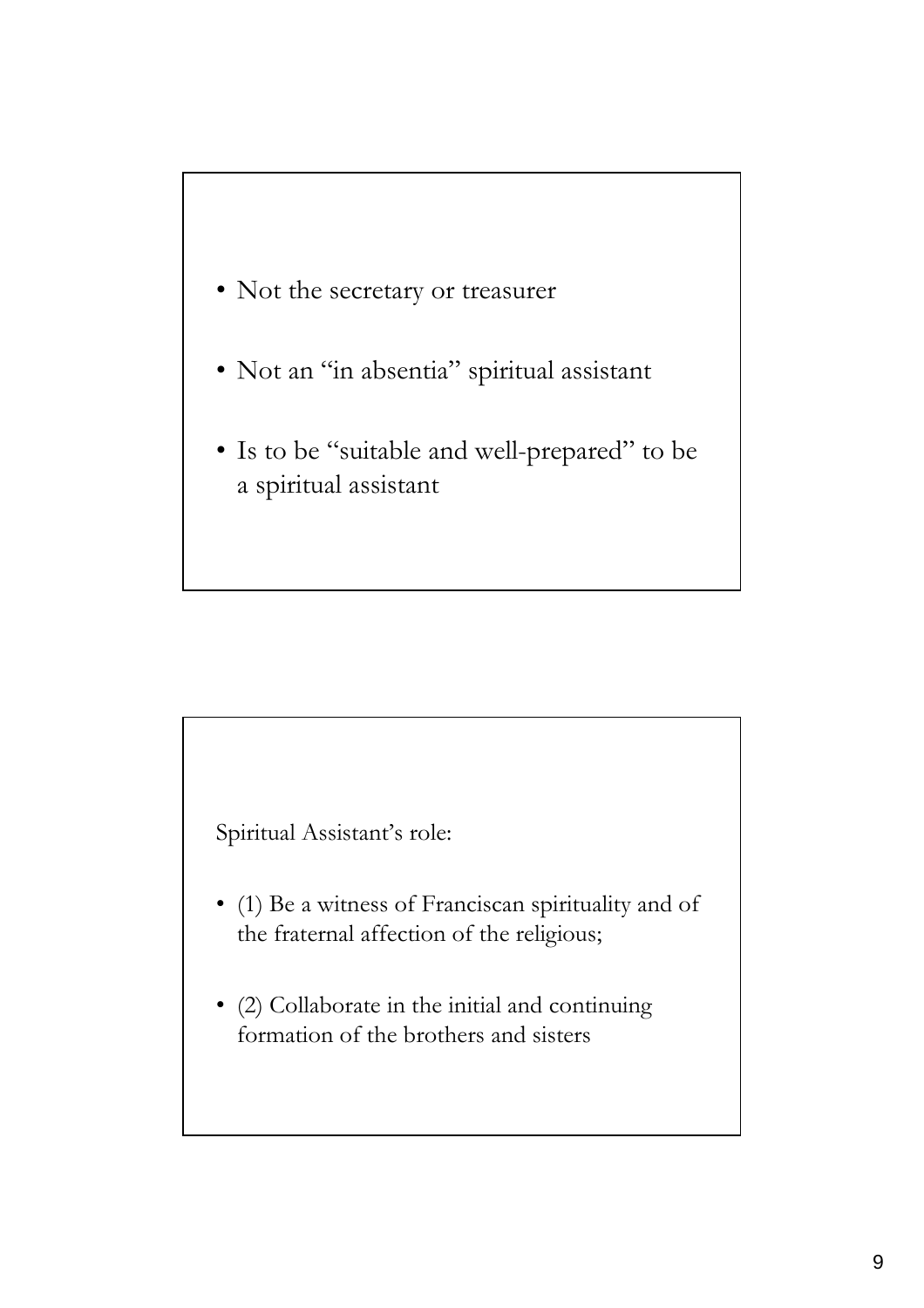# **GOALS**

- From "director" to "assistant"
- From "commanding" to "serving"
- From being "Father with the last word" to being a member who collaborates with council and minister
- Awareness at all times of the SFOs own identity
- Help SFOs to be aware of their international family

### **WHO IS A SPIRITUAL ASSISTANT?**

- A member of the fraternity council
- Has a vote in all things but financial questions and elections
- Has input on all fraternity issues
- Part of the formation team
- Responsible for animation of liturgical celebrations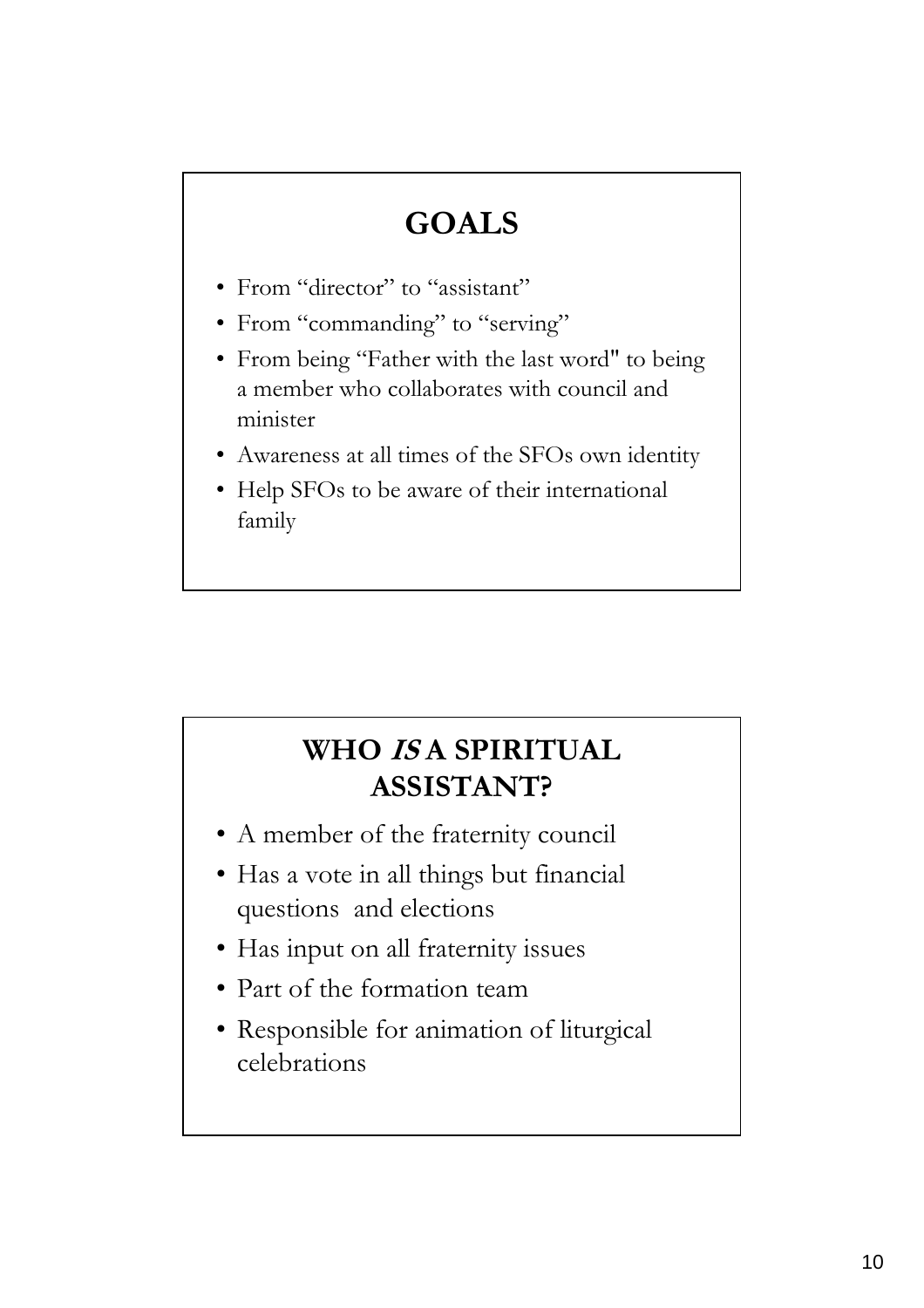



- Assist council in preparing future leaders
- Help all the leaders be true animators of the fraternity, remembering it is part of a larger family.
- Explore with council members the way the SFO can properly live their secular Franciscan form of life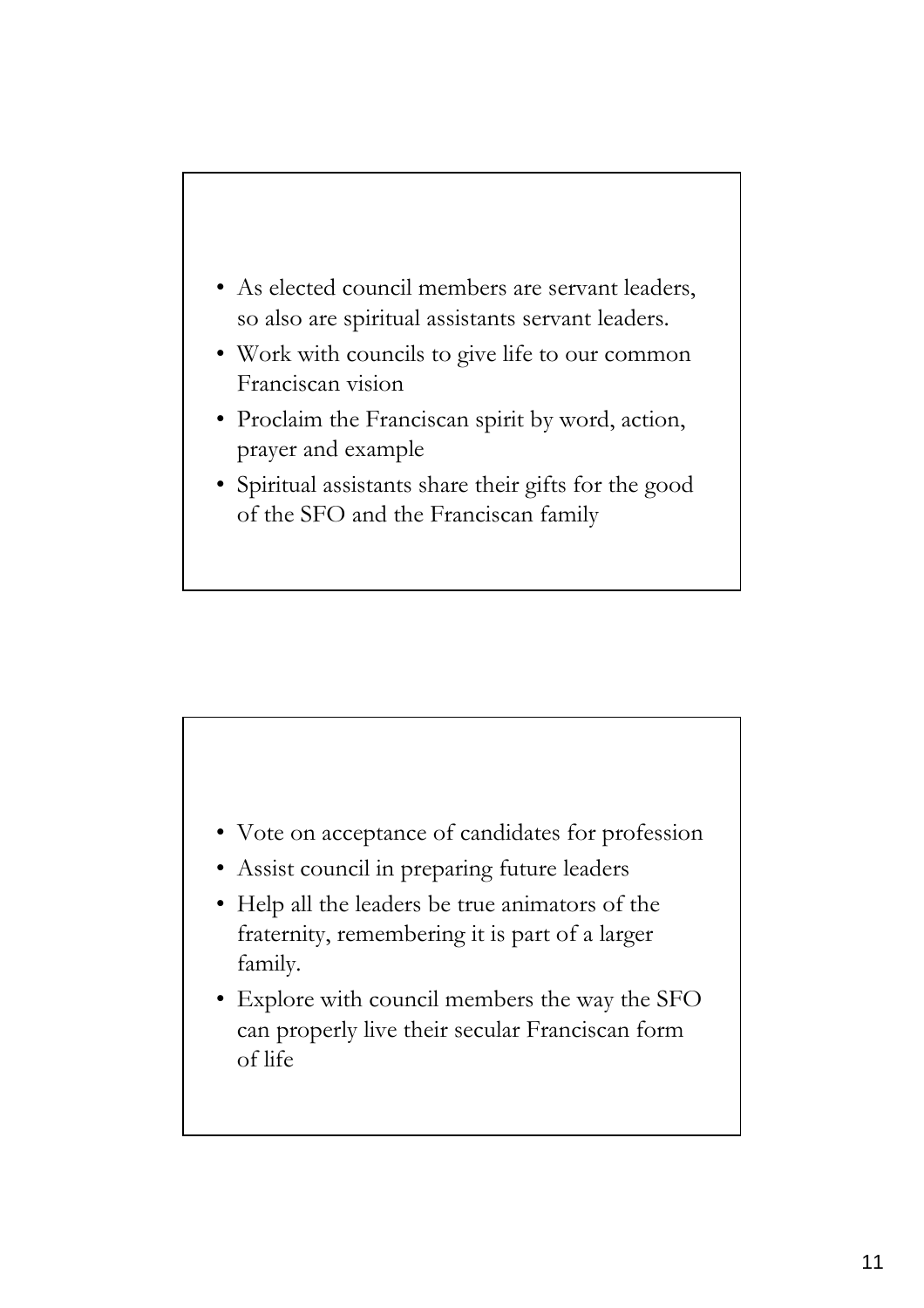## **WHAT COUNCILS NEED**

- Guidance to help them remain true to the Franciscan charism
- Active participation by the spiritual assistant in discussion of all issues
- Meaningful help in formation
- A living witness of the Franciscan life
- Encouragement of the council to be peacemakers



- Help council seek solutions that maintain a good relationship with all
- Share meaningful experiences of justice and peace
- Be a resource for the council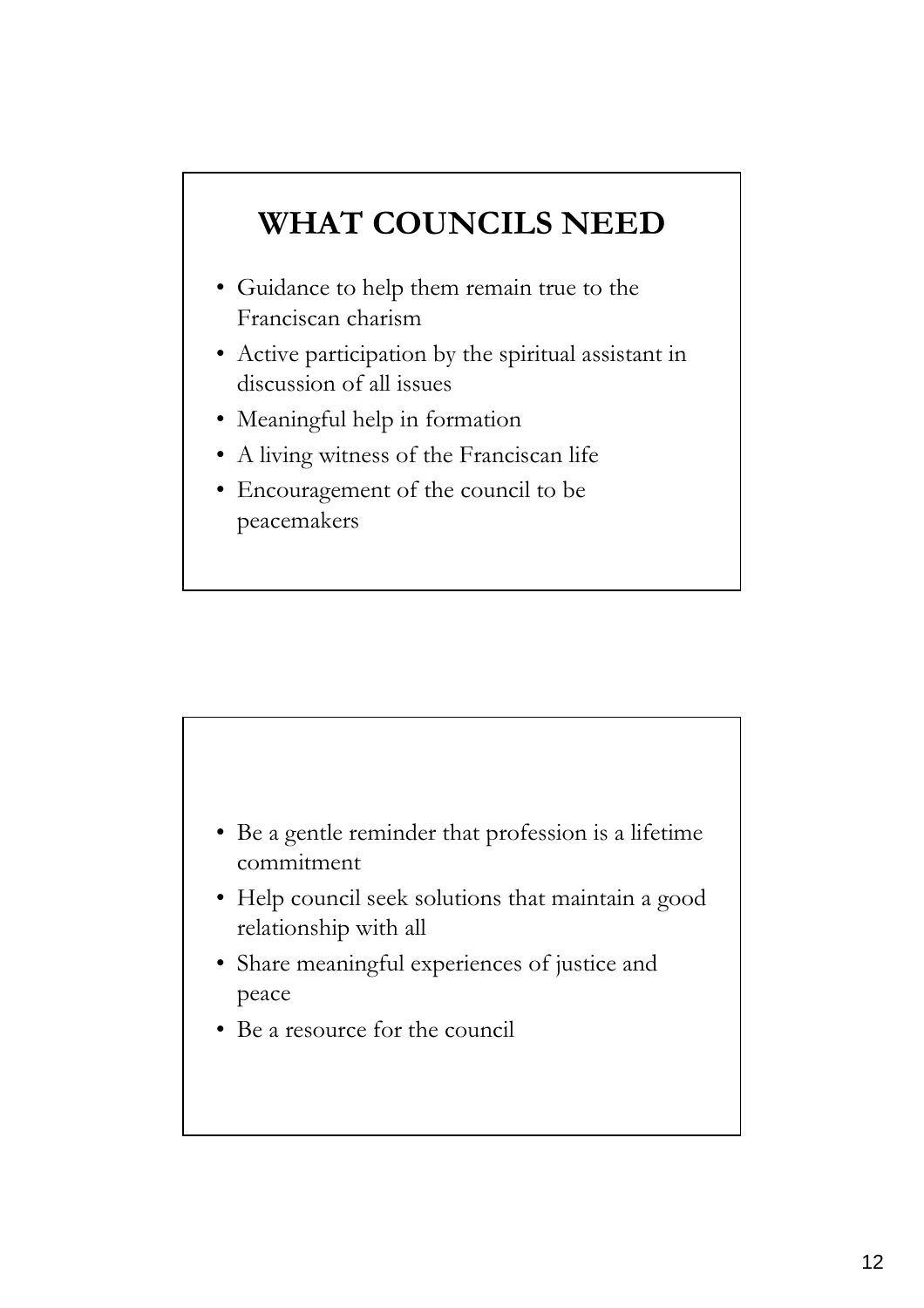

- Encourage council to set up meaningful relationships with their elderly and sick members unable to attend meetings.
- Guide them in the Franciscan way of dealing with those who absent themselves regularly.



- Encourage councils to be creative in resolving difficulties
- Be a skillful listener
- Help the fraternity vary its prayer forms if they are having trouble in that regard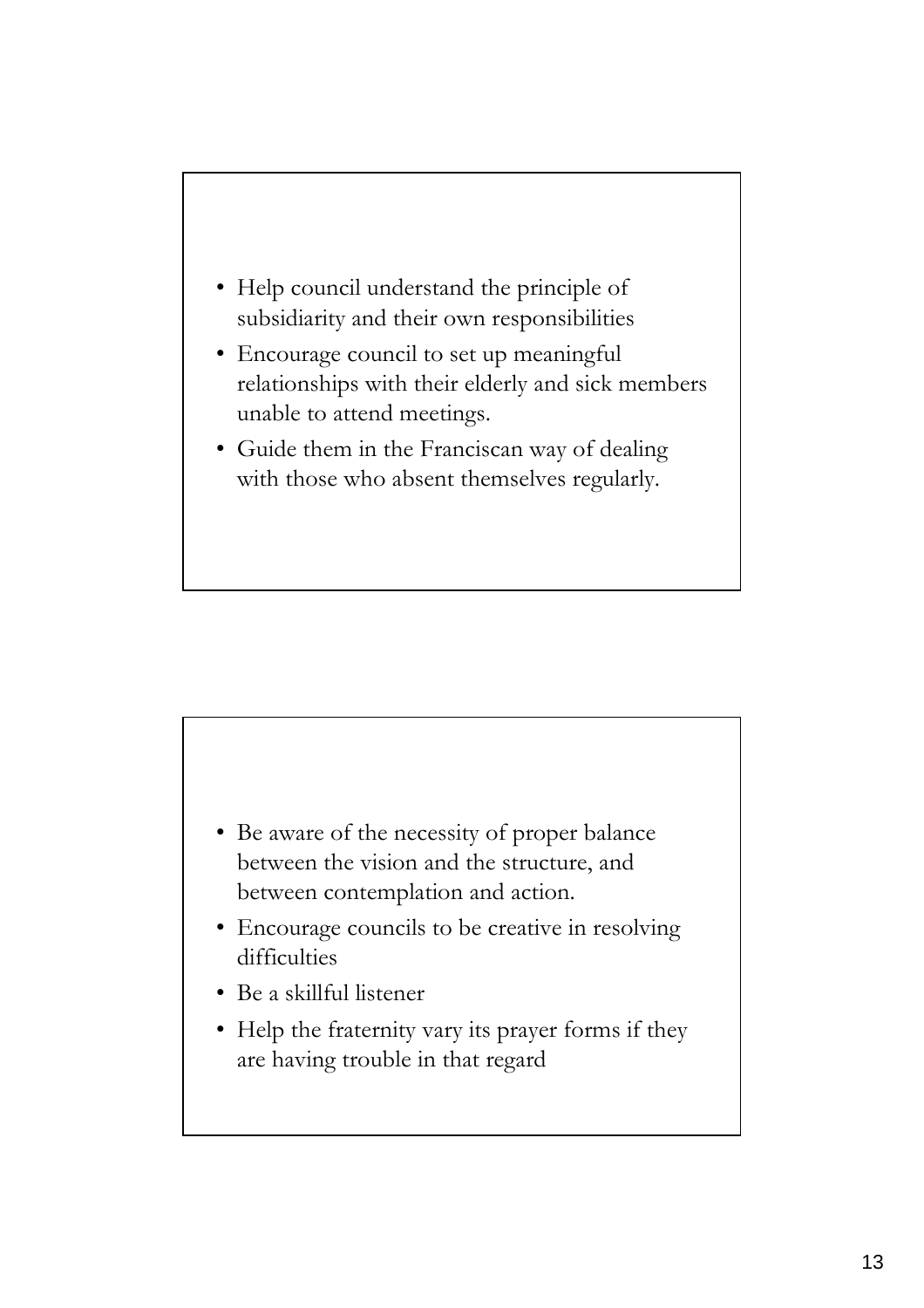

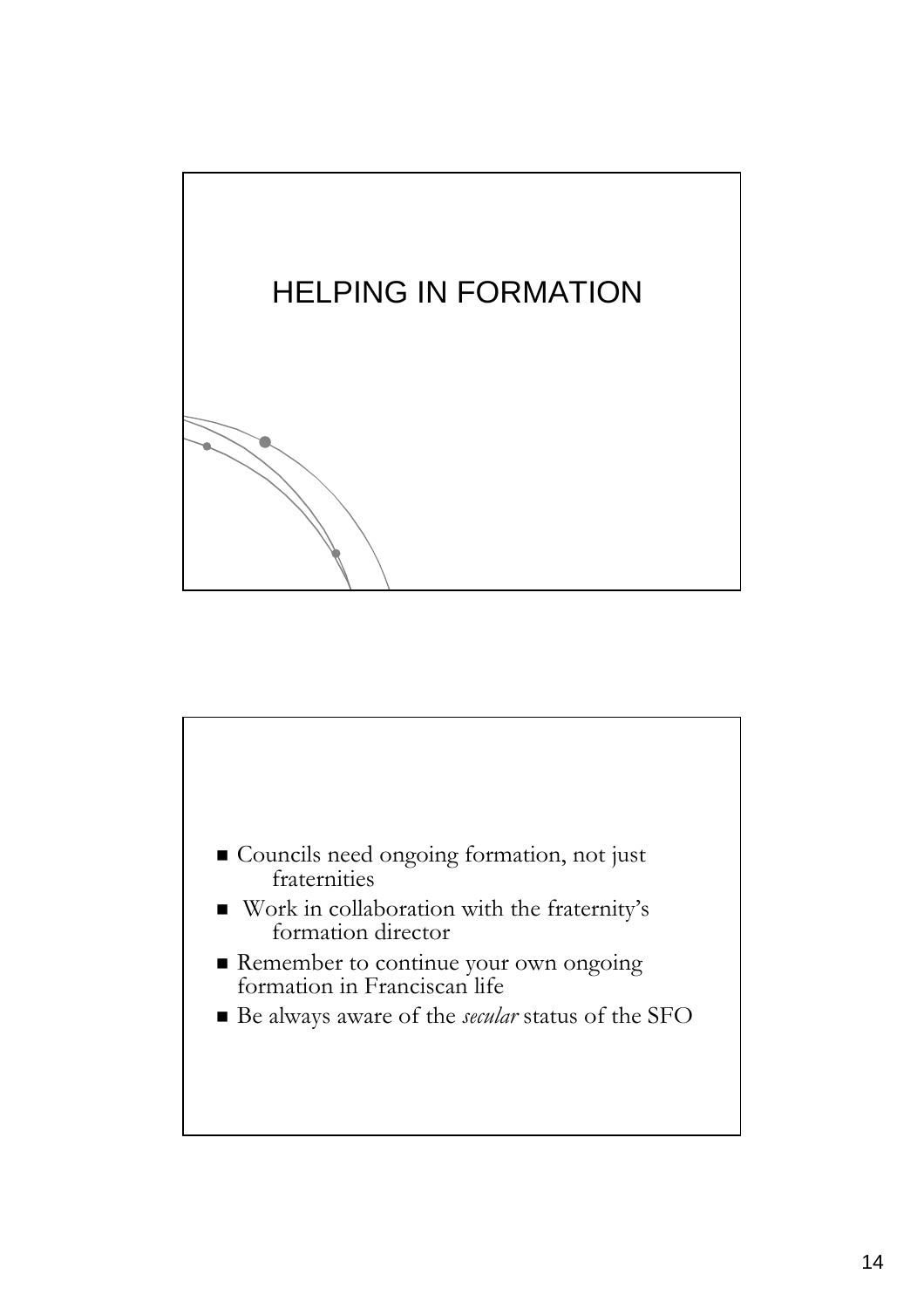

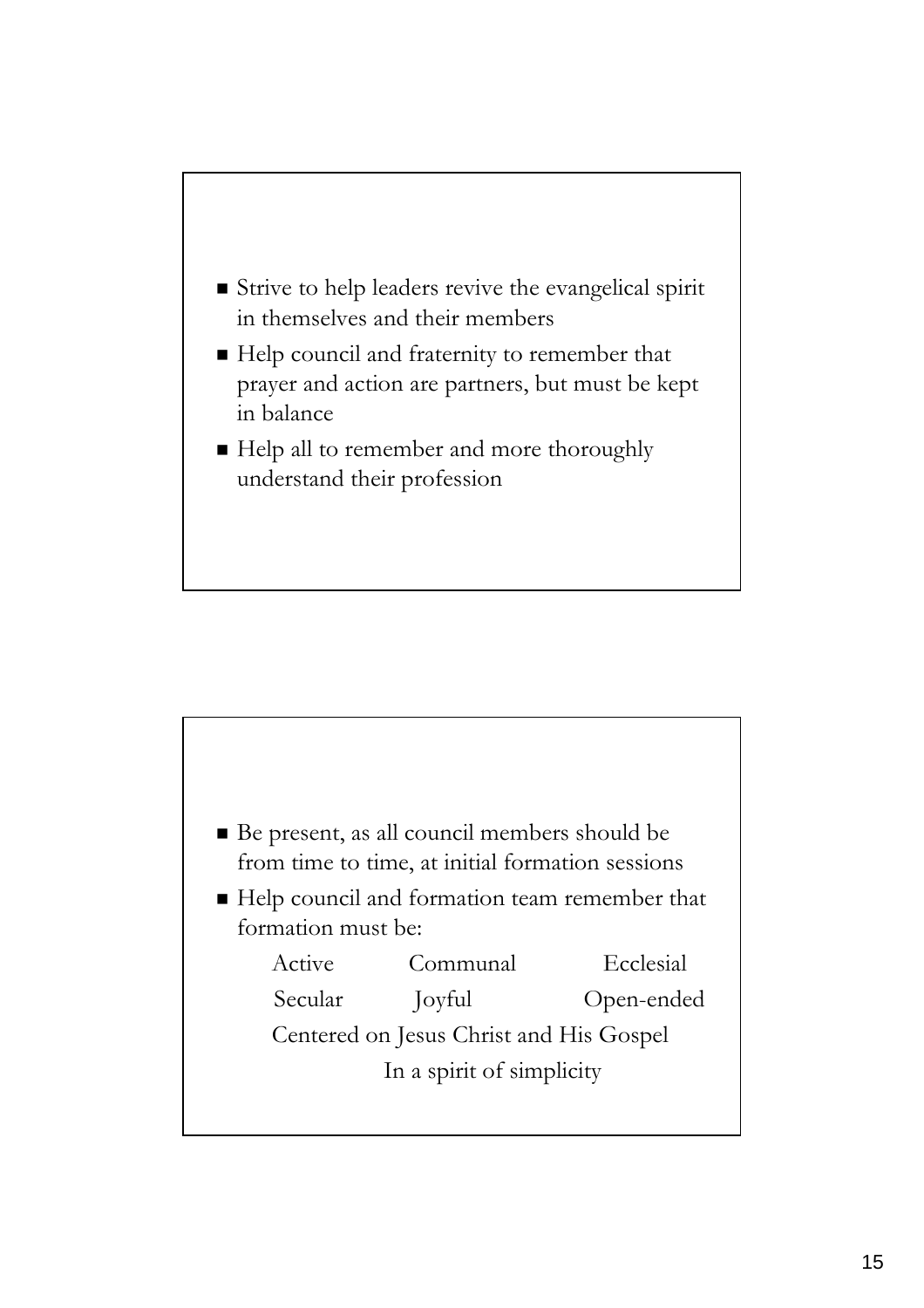



- Don't diminish the fact that the Franciscan way of life is a demanding way
- Emphasize the God-given human dignity of every individual, noting the need for honest selfknowledge